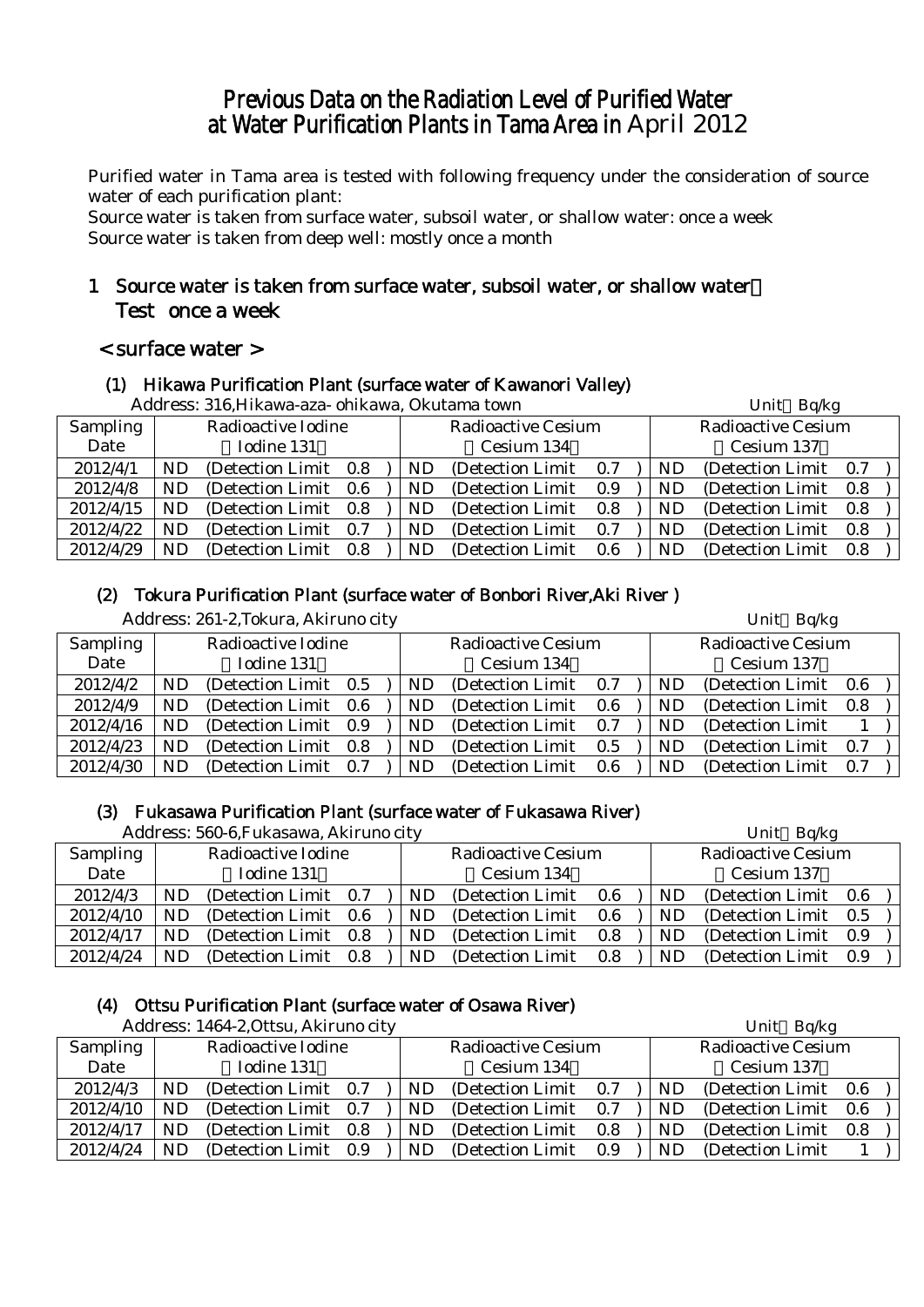# (5) Otaba Purification Plant (surface water of Otaba River)

| Address: 498, Otaba-aza-Okunakachaya, Okutama town |     |                       |  |  |     |                           |     |            |           | Unit Bq/kg                |     |  |
|----------------------------------------------------|-----|-----------------------|--|--|-----|---------------------------|-----|------------|-----------|---------------------------|-----|--|
| <b>Sampling</b>                                    |     | Radioactive Iodine    |  |  |     | <b>Radioactive Cesium</b> |     |            |           | <b>Radioactive Cesium</b> |     |  |
| Date                                               |     | Iodine 131            |  |  |     | Cesium 134                |     | Cesium 137 |           |                           |     |  |
| 2012/4/3                                           | ND. | (Detection Limit 0.6) |  |  | ND. | (Detection Limit)         | 0.8 |            | ND        | (Detection Limit 0.7)     |     |  |
| 2012/4/10                                          | ND. | (Detection Limit 0.7) |  |  | ND. | (Detection Limit)         | 0.6 |            | <b>ND</b> | (Detection Limit 0.7)     |     |  |
| 2012/4/17                                          | ND. | (Detection Limit 0.8) |  |  | ND. | (Detection Limit)         | 0.7 |            | ND        | (Detection Limit 0.8)     |     |  |
| 2012/4/24                                          | ND. | (Detection Limit 0.8) |  |  | ND. | (Detection Limit)         | 0.8 |            | ND.       | (Detection Limit)         | 0.8 |  |

# (6) Tanasawa Purification Plant (surface water of Nishi Creek)

| Address: 583-5, Tanasawa-aza-kashiwanoki, Okutama town |           |                       |  |     |                           |            |  | Unit Bq/kg |                           |     |  |  |
|--------------------------------------------------------|-----------|-----------------------|--|-----|---------------------------|------------|--|------------|---------------------------|-----|--|--|
| Sampling                                               |           | Radioactive Iodine    |  |     | <b>Radioactive Cesium</b> |            |  |            | <b>Radioactive Cesium</b> |     |  |  |
| Date                                                   |           | Iodine 131            |  |     | Cesium 134                | Cesium 137 |  |            |                           |     |  |  |
| 2012/4/3                                               | ND        | (Detection Limit 0.7) |  | ND  | (Detection Limit)         | 0.7        |  | ND         | (Detection Limit)         | 0.8 |  |  |
| 2012/4/10                                              | ND        | (Detection Limit 0.7) |  | ND. | (Detection Limit)         | 0.8        |  | ND         | (Detection Limit)         | 0.9 |  |  |
| 2012/4/17                                              | ND.       | (Detection Limit 0.9) |  | ND  | (Detection Limit)         | 0.8        |  | ND         | (Detection Limit)         | 0.8 |  |  |
| 2012/4/24                                              | <b>ND</b> | (Detection Limit 0.8) |  | ND. | (Detection Limit)         | 0.9        |  | ND.        | (Detection Limit)         | 0.9 |  |  |

# (7) Himura Purification Plant (surface water of Kawanori Valley)

| Address: 47, Sakai-aza- Himura, Okutama town | Unit Bq/kg |  |
|----------------------------------------------|------------|--|

|                 |    | 7 iddi cəə. Tr.Danai aza Timinin al-Ondiama təmir |     |  |    |                           | $C$ <sub>III</sub> $C$ $Dq$ <sub>i</sub> $Rg$ |                           |                   |     |  |  |
|-----------------|----|---------------------------------------------------|-----|--|----|---------------------------|-----------------------------------------------|---------------------------|-------------------|-----|--|--|
| <b>Sampling</b> |    | Radioactive Iodine                                |     |  |    | <b>Radioactive Cesium</b> |                                               | <b>Radioactive Cesium</b> |                   |     |  |  |
| Date            |    | Iodine 131                                        |     |  |    | Cesium 134                |                                               | Cesium 137                |                   |     |  |  |
| 2012/4/5        | ND | (Detection Limit 0.7)                             |     |  | ND | (Detection Limit)         | 0.7                                           | ND                        | (Detection Limit) | 0.7 |  |  |
| 2012/4/12       | ND | (Detection Limit 0.8)                             |     |  | ND | (Detection Limit)         | 0.9                                           | ND                        | (Detection Limit) |     |  |  |
| 2012/4/19       | ND | (Detection Limit 0.8                              |     |  | ND | (Detection Limit)         | 0.9                                           | ND                        | (Detection Limit) | 0.8 |  |  |
| 2012/4/26       | ND | (Detection Limit                                  | 0.7 |  | ND | (Detection Limit          | 0.7                                           | ND                        | (Detection Limit) | 0.8 |  |  |

# (8) Nippara Purification Plant (surface water of Karo Valley)

| Address: 1055-5 Ninnara-aza- Ogawa, Okutama town |  |
|--------------------------------------------------|--|

|           | Address: 1055-5, Nippara-aza- Ogawa, Okutama town |                       |  |  |     |                           |  |  | Unit Bq/kg |                           |  |  |  |  |
|-----------|---------------------------------------------------|-----------------------|--|--|-----|---------------------------|--|--|------------|---------------------------|--|--|--|--|
| Sampling  |                                                   | Radioactive Iodine    |  |  |     | <b>Radioactive Cesium</b> |  |  |            | <b>Radioactive Cesium</b> |  |  |  |  |
| Date      |                                                   | Iodine 131            |  |  |     | Cesium 134                |  |  |            | Cesium 137                |  |  |  |  |
| 2012/4/5  | ND                                                | (Detection Limit 0.9) |  |  | ND. | (Detection Limit 0.9)     |  |  | ND.        | (Detection Limit 0.9)     |  |  |  |  |
| 2012/4/12 | ND                                                | (Detection Limit 0.8) |  |  | ND. | (Detection Limit 0.8)     |  |  | ND.        | (Detection Limit 0.9)     |  |  |  |  |
| 2012/4/19 | ND                                                | (Detection Limit 0.8) |  |  | ND. | (Detection Limit 0.8)     |  |  | ND.        | (Detection Limit 0.9)     |  |  |  |  |
| 2012/4/26 | ND                                                | (Detection Limit 0.6) |  |  | ND. | (Detection Limit 0.6)     |  |  | ND.        | (Detection Limit 0.8)     |  |  |  |  |

#### (9) Ogouchi Purification Plant (surface water of Kumoburo Valley)

|  | Address: 1310-10 Tozura-aza-Amefuri Okutama town |  |
|--|--------------------------------------------------|--|

|           | Address:1310-10, Tozura-aza-Amefuri, Okutama town |                       |  |            |                           |         |  |            | Unit Bq/kg                |     |  |  |
|-----------|---------------------------------------------------|-----------------------|--|------------|---------------------------|---------|--|------------|---------------------------|-----|--|--|
| Sampling  |                                                   | Radioactive Iodine    |  |            | <b>Radioactive Cesium</b> |         |  |            | <b>Radioactive Cesium</b> |     |  |  |
| Date      |                                                   | Iodine 131            |  | Cesium 134 |                           |         |  | Cesium 137 |                           |     |  |  |
| 2012/4/5  | ND.                                               | (Detection Limit 0.7) |  | ND.        | (Detection Limit)         | 0.7     |  | ND.        | (Detection Limit 0.8)     |     |  |  |
| 2012/4/12 | ND                                                | (Detection Limit 0.7) |  | ND.        | (Detection Limit)         | 0.9     |  | ND.        | (Detection Limit 0.8)     |     |  |  |
| 2012/4/19 | ND                                                | (Detection Limit 0.9) |  | ND.        | (Detection Limit)         | 0.9     |  | ND.        | (Detection Limit)         |     |  |  |
| 2012/4/26 | ND.                                               | (Detection Limit 0.7) |  | ND.        | (Detection Limit)         | $0.5\,$ |  | ND         | (Detection Limit)         | 0.7 |  |  |

# < subsoil water >

# (1) Chigasedaini Purification Plant (subsoil water of Tamagawa River)

|          |     | Address: 1-69-1, Chigasemati, Oume city |     |                           |     |     | Unit Bq/kg                |  |
|----------|-----|-----------------------------------------|-----|---------------------------|-----|-----|---------------------------|--|
| Sampling |     | Radioactive Iodine                      |     | <b>Radioactive Cesium</b> |     |     | <b>Radioactive Cesium</b> |  |
| Date     |     | Iodine 131                              |     | Cesium 134                |     |     | Cesium 137                |  |
| 2012/4/1 | ND. | (Detection Limit 0.7)                   | ND. | (Detection Limit)         | 0.7 | ND. | (Detection Limit 0.9)     |  |
| 2012/4/8 | ND. | (Detection Limit 0.7)                   | ND  | (Detection Limit          | 0.7 | ND. | (Detection Limit 0.5)     |  |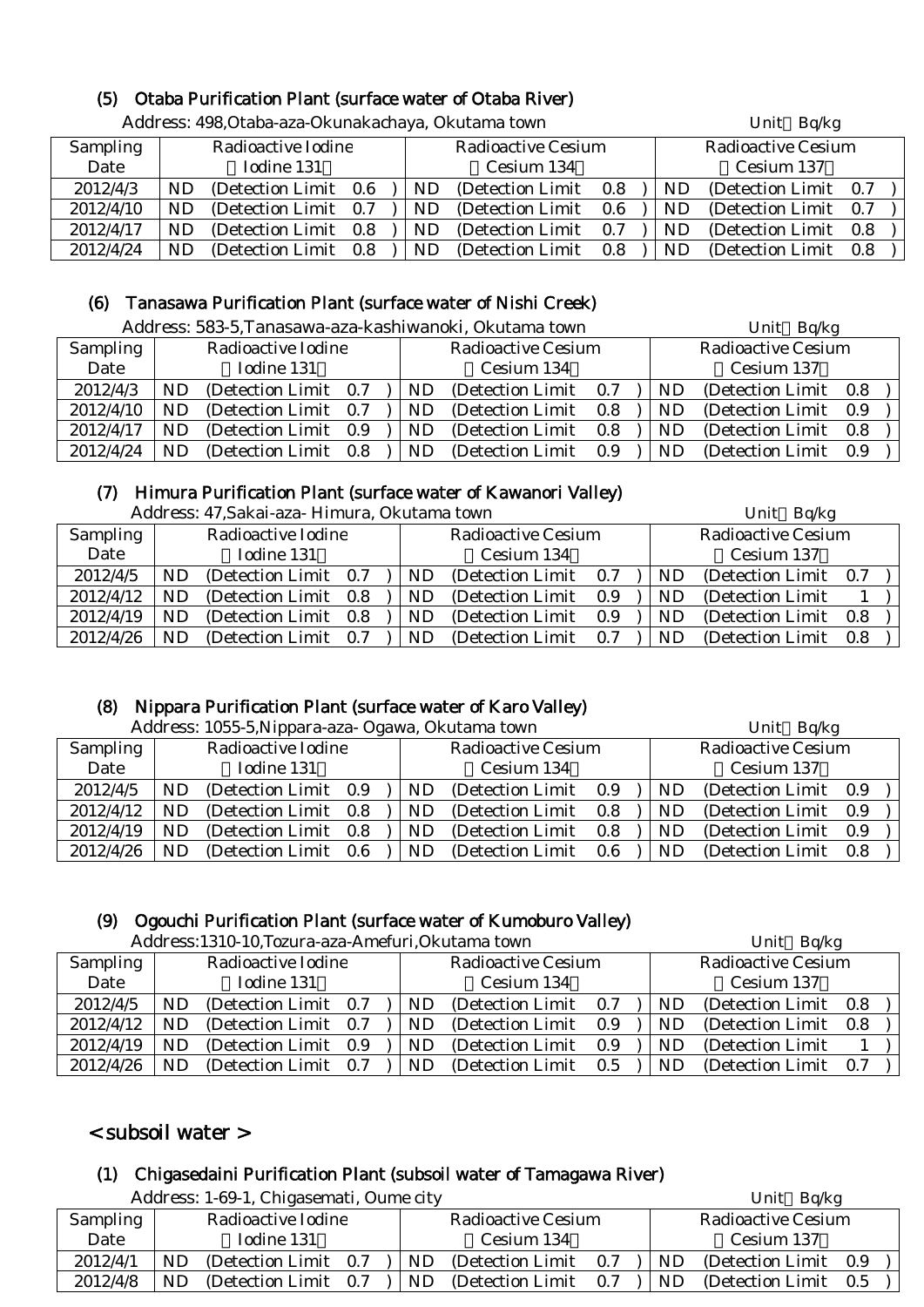| $2012/4/15$ ND |  |  | (Detection Limit $(0.8)$ ) ND (Detection Limit $(0.8)$ ) ND (Detection Limit            |  |  |  |
|----------------|--|--|-----------------------------------------------------------------------------------------|--|--|--|
|                |  |  | $2012/4/22$ ND (Detection Limit 0.7 ) ND (Detection Limit 0.7 ) ND (Detection Limit 0.9 |  |  |  |
|                |  |  | $2012/4/29$ ND (Detection Limit 0.7 ) ND (Detection Limit 0.5 ) ND (Detection Limit 0.7 |  |  |  |

#### (2) Takatsuki Purification Plant (subsoil water of Aki River)

Address: 400. Takatsuki-cho. Hachioji city Unit Bq/kg

|           |           | $11001$ $0001$ $1001$ $10100$ $0101$ $1001$ |     |                           |      |    | U                         |     |  |
|-----------|-----------|---------------------------------------------|-----|---------------------------|------|----|---------------------------|-----|--|
| Sampling  |           | Radioactive Iodine                          |     | <b>Radioactive Cesium</b> |      |    | <b>Radioactive Cesium</b> |     |  |
| Date      |           | Iodine 131                                  |     | Cesium 134                |      |    | Cesium 137                |     |  |
| 2012/4/1  | ND        | (Detection Limit 0.7)                       | ND. | (Detection Limit)         | 0.7  | ND | (Detection Limit 0.8)     |     |  |
| 2012/4/8  | ND.       | (Detection Limit 0.6)                       | ND. | (Detection Limit)         | -0.6 | ND | (Detection Limit 0.8)     |     |  |
| 2012/4/15 | ND.       | (Detection Limit 0.8)                       | ND. | (Detection Limit)         | 0.9  | ND | (Detection Limit 0.9)     |     |  |
| 2012/4/22 | <b>ND</b> | (Detection Limit 0.8)                       | ND. | (Detection Limit)         | 0.8  | ND | (Detection Limit 0.9)     |     |  |
| 2012/4/29 | <b>ND</b> | (Detection Limit 0.7)                       | ND. | (Detection Limit)         | 0.6  | ND | (Detection Limit)         | 0.8 |  |

#### (3) Hinatawada Purification Plant (subsoil water of Tamagawa River)

|                 |                                | Address: 2-370, Hinatawada, Oume city |  |  |           |                           |     |           | Unit Bq/kg                |     |  |
|-----------------|--------------------------------|---------------------------------------|--|--|-----------|---------------------------|-----|-----------|---------------------------|-----|--|
| <b>Sampling</b> |                                | Radioactive Iodine                    |  |  |           | <b>Radioactive Cesium</b> |     |           | <b>Radioactive Cesium</b> |     |  |
| Date            |                                | Iodine 131                            |  |  |           | Cesium 134                |     |           | Cesium 137                |     |  |
| 2012/4/2        | ND                             | (Detection Limit 0.7)                 |  |  | <b>ND</b> | (Detection Limit)         | 0.7 | <b>ND</b> | (Detection Limit 0.8)     |     |  |
| 2012/4/9        | ND                             | (Detection Limit 0.7)                 |  |  | <b>ND</b> | (Detection Limit)         | 0.5 | <b>ND</b> | (Detection Limit)         | 0.6 |  |
| 2012/4/16       | ND                             | (Detection Limit 0.8)                 |  |  | ND        | (Detection Limit)         | 0.8 | <b>ND</b> | (Detection Limit 0.8)     |     |  |
| 2012/4/23       | ND                             | (Detection Limit 0.7)                 |  |  | <b>ND</b> | (Detection Limit)         | 0.7 | ND        | (Detection Limit)         | 0.8 |  |
| 2012/4/30       | (Detection Limit)<br>ND<br>0.8 |                                       |  |  | ND        | (Detection Limit)         | 0.6 | ND        | (Detection Limit)         | 0.8 |  |

#### (4) Futamatao Purification Plant (subsoil water of Hiramizo River)

Address: 5-51-1, Futamatao, Oume city Unit Bq/kg

|           |    |                       |           |                           |     |    | . .                       |     |  |
|-----------|----|-----------------------|-----------|---------------------------|-----|----|---------------------------|-----|--|
| Sampling  |    | Radioactive Iodine    |           | <b>Radioactive Cesium</b> |     |    | <b>Radioactive Cesium</b> |     |  |
| Date      |    | Iodine 131            |           | Cesium 134                |     |    | Cesium 137                |     |  |
| 2012/4/2  | ND | (Detection Limit 0.9) | ND.       | (Detection Limit)         | 0.7 | ND | (Detection Limit)         | 0.9 |  |
| 2012/4/9  | ND | (Detection Limit 0.7) | <b>ND</b> | (Detection Limit)         | 0.7 | ND | (Detection Limit)         | 0.5 |  |
| 2012/4/16 | ND | (Detection Limit 0.8) | <b>ND</b> | (Detection Limit)         |     | ND | (Detection Limit)         | 0.9 |  |
| 2012/4/23 | ND | (Detection Limit 0.6) | <b>ND</b> | (Detection Limit)         | 0.6 | ND | (Detection Limit)         | 0.7 |  |
| 2012/4/30 | ND | (Detection Limit 0.9) | ND        | (Detection Limit)         | 0.9 | ND | (Detection Limit)         | 0.9 |  |

#### (5) Mitakesann Purification Plant (subsoil water of Kajika Creek, Akuba Creek )

|           |           | Address: 179-2, Mitakesann, Oume city |     |     |                           |     |    | Unit Bq/kg                |     |  |
|-----------|-----------|---------------------------------------|-----|-----|---------------------------|-----|----|---------------------------|-----|--|
| Sampling  |           | Radioactive Iodine                    |     |     | <b>Radioactive Cesium</b> |     |    | <b>Radioactive Cesium</b> |     |  |
| Date      |           | Iodine 131                            |     |     | Cesium 134                |     |    | Cesium 137                |     |  |
| 2012/4/2  | <b>ND</b> | (Detection Limit 0.7)                 |     | ND. | (Detection Limit)         | 0.7 | ND | (Detection Limit 0.6)     |     |  |
| 2012/4/9  | <b>ND</b> | (Detection Limit 0.6)                 |     | ND  | (Detection Limit)         | 0.9 | ND | (Detection Limit)         | 0.8 |  |
| 2012/4/16 | <b>ND</b> | (Detection Limit 0.8)                 |     | ND. | (Detection Limit)         | 0.9 | ND | (Detection Limit)         | 0.9 |  |
| 2012/4/23 | <b>ND</b> | (Detection Limit 0.8)                 |     | ND. | (Detection Limit)         | 0.8 | ND | (Detection Limit)         |     |  |
| 2012/4/30 | <b>ND</b> | (Detection Limit)                     | 0.8 | ND. | (Detection Limit)         | 0.8 | ND | (Detection Limit)         | 0.8 |  |

#### (6) Nariki Purification Plant (subsoil water of Nariki River)

Address: 7-1591-3, Nariki, Oume city Unit Balkg

|                 |    | $1.0001$ $0.001$ $0.01$ $0.01$ $0.01$ $0.001$ |     |                           |     |    | $2 \cdot 11 \cdot 10$     |  |
|-----------------|----|-----------------------------------------------|-----|---------------------------|-----|----|---------------------------|--|
| <b>Sampling</b> |    | Radioactive Iodine                            |     | <b>Radioactive Cesium</b> |     |    | <b>Radioactive Cesium</b> |  |
| Date            |    | Iodine 131                                    |     | Cesium 134                |     |    | Cesium 137                |  |
| 2012/4/4        | ND | (Detection Limit 0.8)                         | ND. | (Detection Limit 0.9)     |     | ND | (Detection Limit 0.9)     |  |
| 2012/4/11       | ND | (Detection Limit 0.7)                         | ND  | (Detection Limit 0.6)     |     | ND | (Detection Limit 0.7)     |  |
| 2012/4/18       | ND | (Detection Limit 0.8)                         | ND. | (Detection Limit)         | 0.8 | ND | (Detection Limit 0.9)     |  |
| 2012/4/25       | ND | (Detection Limit 0.7)                         | ND  | (Detection Limit)         | 0.7 | ND | (Detection Limit 0.7)     |  |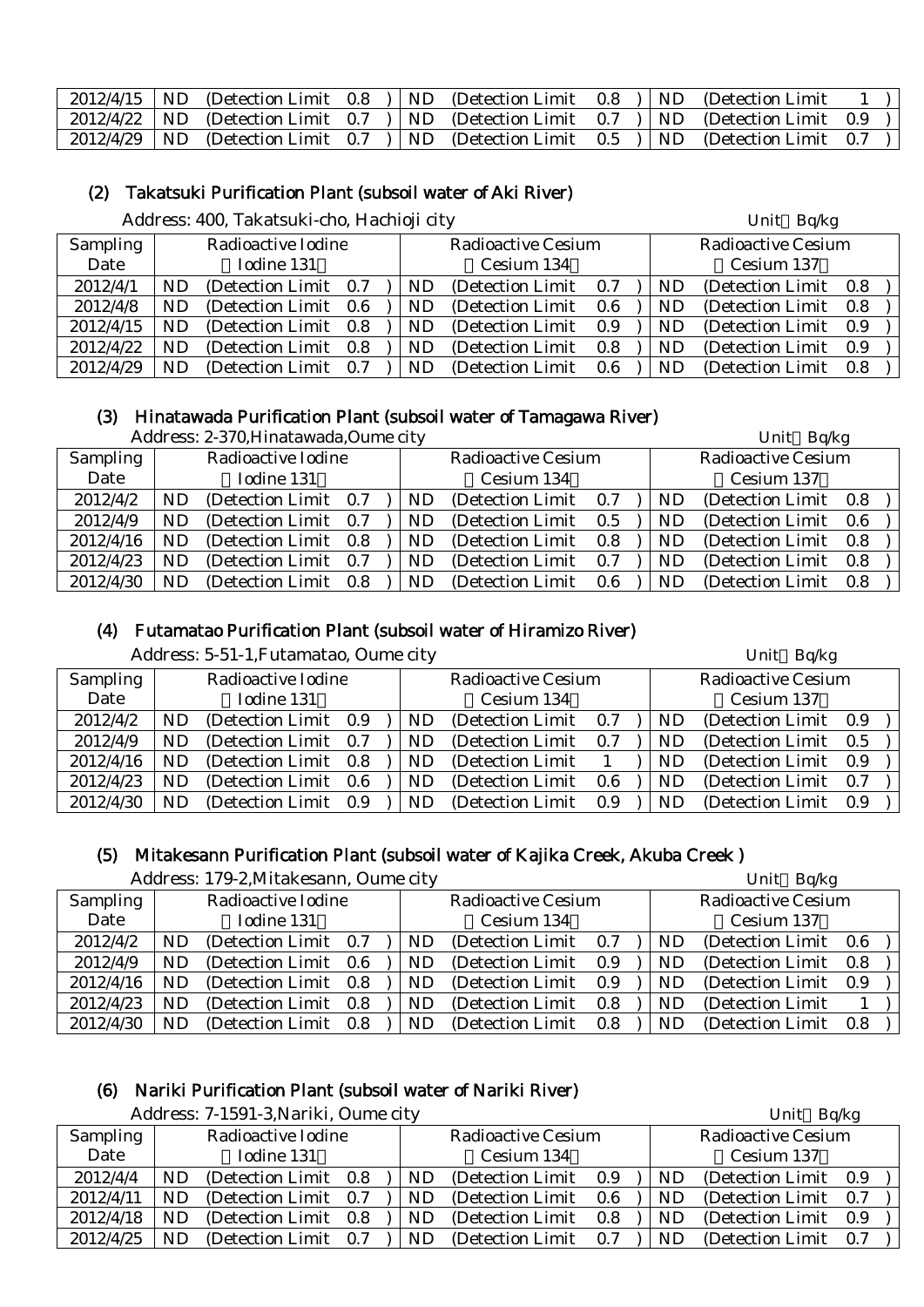# (7) Sawaidaiichi Purification Plant (subsoil water of Yakubo River)

|                 |                        | Address: 1-535-3, Sawai, Oume city |  |  |           |                           |     | Unit Bq/kg |                           |     |  |
|-----------------|------------------------|------------------------------------|--|--|-----------|---------------------------|-----|------------|---------------------------|-----|--|
| <b>Sampling</b> |                        | Radioactive Iodine                 |  |  |           | <b>Radioactive Cesium</b> |     |            | <b>Radioactive Cesium</b> |     |  |
| Date            | Iodine 131             |                                    |  |  |           | Cesium 134                |     |            | Cesium 137                |     |  |
| 2012/4/4        | ND                     | (Detection Limit 0.8)              |  |  | ND.       | (Detection Limit)         | 0.6 | <b>ND</b>  | (Detection Limit)         | 0.7 |  |
| 2012/4/11       | ND                     | (Detection Limit 0.6)              |  |  | <b>ND</b> | (Detection Limit)         | 0.5 | <b>ND</b>  | (Detection Limit)         | 0.9 |  |
| 2012/4/18       | ND                     | (Detection Limit 0.8)              |  |  | ND        | (Detection Limit)         | 0.8 | ND         | (Detection Limit)         | 0.9 |  |
| 2012/4/25       | $\mathbf{N}\mathbf{D}$ | (Detection Limit 0.7)              |  |  | <b>ND</b> | (Detection Limit)         | 0.6 | ND         | (Detection Limit)         | 0.8 |  |

# (8) Sawaidaini Purification Plant (subsoil water of Aoi River)

|                 |            | Address: 3-667, Sawai, Oume city |  |     |                           |     | Unit Bq/kg |                           |     |
|-----------------|------------|----------------------------------|--|-----|---------------------------|-----|------------|---------------------------|-----|
| <b>Sampling</b> |            | Radioactive Iodine               |  |     | <b>Radioactive Cesium</b> |     |            | <b>Radioactive Cesium</b> |     |
| Date            | Iodine 131 |                                  |  |     | Cesium 134                |     |            | Cesium 137                |     |
| 2012/4/4        | ND         | (Detection Limit 0.7)            |  | ND  | (Detection Limit)         | 0.5 | ND.        | (Detection Limit 0.8)     |     |
| 2012/4/11       | ND         | (Detection Limit 0.7)            |  | ND. | (Detection Limit)         | 0.7 | ND.        | (Detection Limit 0.8)     |     |
| 2012/4/18       | ND         | (Detection Limit 0.8)            |  | ND. | (Detection Limit)         | 0.9 | ND         | (Detection Limit 0.9)     |     |
| 2012/4/25       | <b>ND</b>  | (Detection Limit 0.6)            |  | ND. | (Detection Limit)         | 0.8 | <b>ND</b>  | (Detection Limit)         | 0.6 |

# < shallow well >

#### (1) Kamiyotsugi Purification Plant (shallow well)

|                 |     | Address: 407, Kamiyotsugi, Akiruno city |     | Unit Bq/kg |                           |     |  |    |                           |     |  |
|-----------------|-----|-----------------------------------------|-----|------------|---------------------------|-----|--|----|---------------------------|-----|--|
| <b>Sampling</b> |     | Radioactive Iodine                      |     |            | <b>Radioactive Cesium</b> |     |  |    | <b>Radioactive Cesium</b> |     |  |
| Date            |     | Iodine 131                              |     |            | Cesium 134                |     |  |    | Cesium 137                |     |  |
| 2012/4/1        | ND  | (Detection Limit 0.7)                   |     | ND.        | (Detection Limit 0.5)     |     |  | ND | (Detection Limit 0.8)     |     |  |
| 2012/4/8        | ND. | (Detection Limit 0.9)                   |     | ND.        | (Detection Limit)         | 0.5 |  | ND | (Detection Limit)         | 0.6 |  |
| 2012/4/15       | ND. | (Detection Limit 0.8)                   |     | ND.        | (Detection Limit)         | 0.8 |  | ND | (Detection Limit)         | 0.9 |  |
| 2012/4/22       | ND. | (Detection Limit 0.6)                   |     | ND.        | (Detection Limit)         | 0.8 |  | ND | (Detection Limit)         | 0.9 |  |
| 2012/4/29       | ND. | (Detection Limit)                       | 0.8 | ND.        | (Detection Limit)         | 0.9 |  | ND | (Detection Limit)         | 0.9 |  |

# (2) Kamiishihara Purification Plant (shallow well, deep well)

|                 |    | Address: 1-34, Kamiishihara, Chofu city |  | Unit Bq/kg |     |                           |     |  |    |                           |     |  |
|-----------------|----|-----------------------------------------|--|------------|-----|---------------------------|-----|--|----|---------------------------|-----|--|
| <b>Sampling</b> |    | Radioactive Iodine                      |  |            |     | <b>Radioactive Cesium</b> |     |  |    | <b>Radioactive Cesium</b> |     |  |
| Date            |    | Iodine 131                              |  |            |     | Cesium 134                |     |  |    | Cesium 137                |     |  |
| 2012/4/4        | ND | (Detection Limit 0.9)                   |  |            | ND  | (Detection Limit)         | 0.5 |  | ND | (Detection Limit 0.8)     |     |  |
| 2012/4/11       | ND | (Detection Limit 0.8)                   |  |            | ND  | (Detection Limit)         | 0.7 |  | ND | (Detection Limit)         | 0.7 |  |
| 2012/4/18       | ND | (Detection Limit 0.9)                   |  |            | ND  | (Detection Limit)         | 0.8 |  | ND | (Detection Limit)         |     |  |
| 2012/4/25       | ND | (Detection Limit 0.8)                   |  |            | ND. | (Detection Limit)         | 0.7 |  | ND | (Detection Limit)         | 0.8 |  |

# (3) Suginami Purification Plant (shallow well)

|           |     | Address: 3-28-5, Zenpukuji, Suginami ward |     |  |     |                           |         |    | Unit Bq/kg                |     |  |
|-----------|-----|-------------------------------------------|-----|--|-----|---------------------------|---------|----|---------------------------|-----|--|
| Sampling  |     | Radioactive Iodine                        |     |  |     | <b>Radioactive Cesium</b> |         |    | <b>Radioactive Cesium</b> |     |  |
| Date      |     | Iodine 131                                |     |  |     | Cesium 134                |         |    | Cesium 137                |     |  |
| 2012/4/5  | ND  | (Detection Limit 0.9)                     |     |  | ND. | (Detection Limit)         | $0.8\,$ | ND | (Detection Limit 0.9)     |     |  |
| 2012/4/12 | ND. | (Detection Limit)                         |     |  | ND. | (Detection Limit)         | 0.8     | ND | (Detection Limit)         |     |  |
| 2012/4/19 | ND  | (Detection Limit 0.8)                     |     |  | ND  | (Detection Limit)         | 0.7     | ND | (Detection Limit)         | 0.9 |  |
| 2012/4/26 | ND  | (Detection Limit)                         | 0.7 |  | ND. | (Detection Limit)         | 0.6     | ND | (Detection Limit)         | 0.9 |  |

# 2 Source water is taken from deep well: mostly once a month: Test mostly once a month

# (1) Senkawa Purification Plant (deep well)

| Address. | $5-6.5$<br>∪hofu cītv<br>Senkawa.( |               | $\overline{\phantom{a}}$<br>∪nit<br>Ba/kg |
|----------|------------------------------------|---------------|-------------------------------------------|
| Sampling | <b>Radioactive</b>                 | <b>Cesium</b> | Jesium                                    |
|          | Todine                             | Kadioactive   | Kadioactive (                             |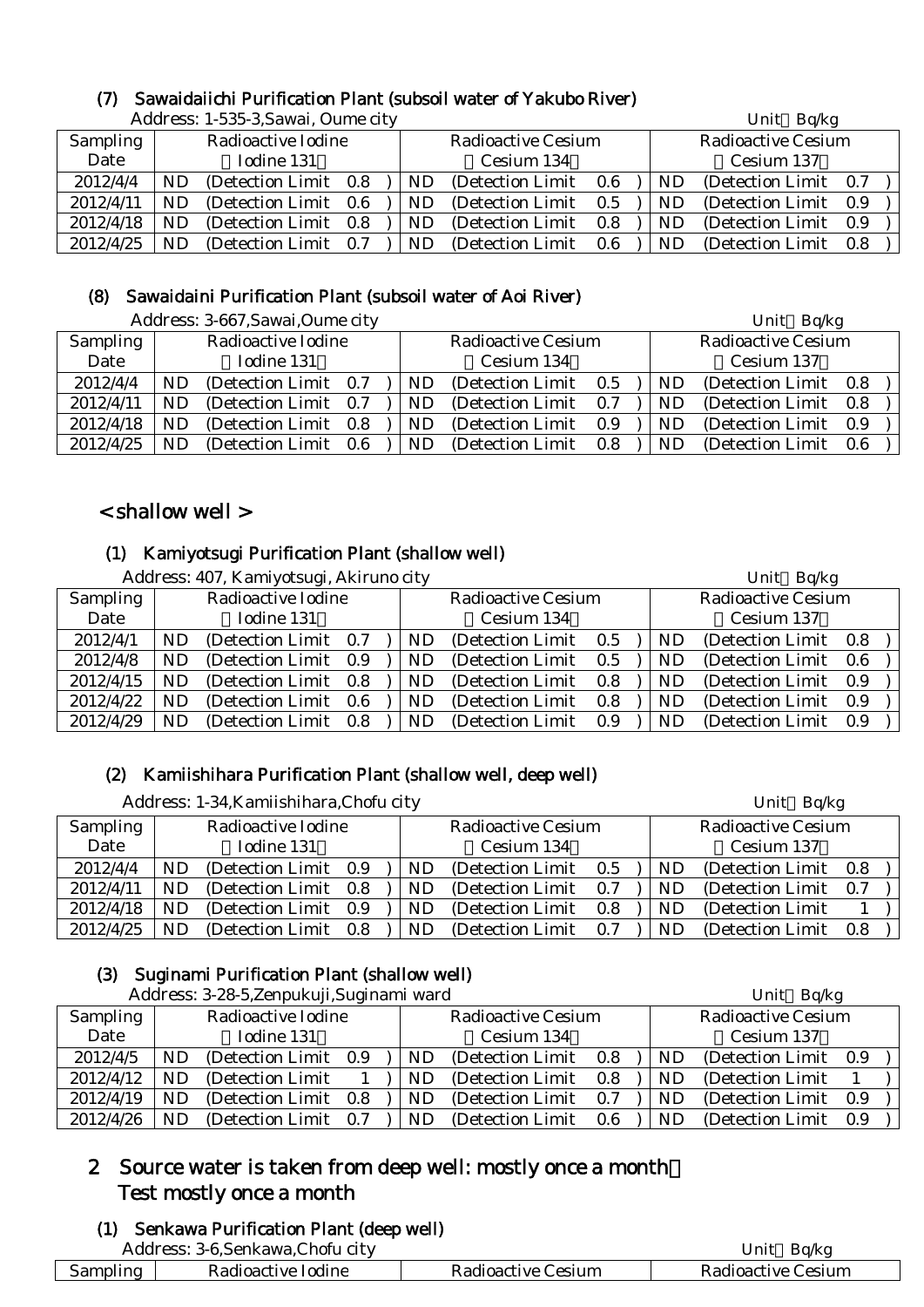| Date      |     | Iodine 131            |  |     | Cesium 134            |     | Cesium 137        |     |
|-----------|-----|-----------------------|--|-----|-----------------------|-----|-------------------|-----|
| 2012/4/1  | ND. | (Detection Limit 0.7) |  | ND. | (Detection Limit 0.7) | ND. | (Detection Limit) | 0.8 |
| 2012/4/29 | ND  | (Detection Limit 0.8) |  | ND. | (Detection Limit 0.8) | ND. | (Detection Limit) |     |

### (2) Misawa Purification Plant (deep well)

|                 | Address: 1-19-1, Misawa, Hino city |                       |  |  |           |                           |     |  |           | Unit $Bq/kg$              |  |
|-----------------|------------------------------------|-----------------------|--|--|-----------|---------------------------|-----|--|-----------|---------------------------|--|
| <b>Sampling</b> |                                    | Radioactive Iodine    |  |  |           | <b>Radioactive Cesium</b> |     |  |           | <b>Radioactive Cesium</b> |  |
| Date            |                                    | Iodine 131            |  |  |           | Cesium 134                |     |  |           | Cesium 137                |  |
| 2012/4/1        | ND                                 | (Detection Limit 0.7) |  |  | ND        | (Detection Limit)         | 0.7 |  | ND.       | (Detection Limit 0.8)     |  |
| 2012/4/29       | <b>ND</b>                          | (Detection Limit 0.8) |  |  | <b>ND</b> | (Detection Limit)         | 0.8 |  | <b>ND</b> | (Detection Limit 0.8)     |  |

# (3) Yaho Purification Plant (deep well)

| Address: 1462-1, Yaho, Kunitachi city |    |                    |     |  |    |                    |     |           | Ba/kg<br>Unit      |     |
|---------------------------------------|----|--------------------|-----|--|----|--------------------|-----|-----------|--------------------|-----|
| Sampling                              |    | Radioactive Iodine |     |  |    | Radioactive Cesium |     |           | Radioactive Cesium |     |
| Date                                  |    | Iodine 131         |     |  |    | Cesium 134         |     |           | Cesium 137         |     |
| 2012/4/2                              | ND | (Detection Limit)  | 0.6 |  | ND | (Detection Limit)  | 0.6 | <b>ND</b> | (Detection Limit)  | 0.8 |

#### (4) Kunitachinaka Purification Plant (deep well)

| Address: 3-8-1, Naka, Kunitachi city |    |                    |     |  |    |                           |     |           | Unit<br>Ba/kg      |     |  |
|--------------------------------------|----|--------------------|-----|--|----|---------------------------|-----|-----------|--------------------|-----|--|
| <b>Sampling</b>                      |    | Radioactive Iodine |     |  |    | <b>Radioactive Cesium</b> |     |           | Radioactive Cesium |     |  |
| Date                                 |    | Iodine 131         |     |  |    | Cesium 134                |     |           | Cesium 137         |     |  |
| 2012/4/2                             | ND | (Detection Limit)  | 0.8 |  | ND | (Detection Limit)         | 0.6 | <b>ND</b> | (Detection Limit)  | 0.7 |  |

# (5) Takinosawa Purification Plant (deep well)

| Sampling<br>Radioactive Iodine<br><b>Radioactive Cesium</b><br>Radioactive Cesium                            |  |
|--------------------------------------------------------------------------------------------------------------|--|
| Date<br>Iodine 131<br>Cesium 134<br>Cesium 137                                                               |  |
| 2012/4/3<br>(Detection Limit 0.7)<br>(Detection Limit)<br>(Detection Limit 0.7)<br>ND.<br>0.6<br>ND<br>ND.   |  |
| 2012/4/30<br>ND.<br>(Detection Limit 0.7)<br>(Detection Limit)<br>ND.<br>ND.<br>0.6<br>(Detection Limit 0.7) |  |

# (6) Haramachida Purification Plant (deep well)

|                 |    | Address: 5-13-3, Haramachida, Machida city |     | Unit $Bq/kg$ |                           |     |           |                           |  |  |
|-----------------|----|--------------------------------------------|-----|--------------|---------------------------|-----|-----------|---------------------------|--|--|
| <b>Sampling</b> |    | Radioactive Iodine                         |     |              | <b>Radioactive Cesium</b> |     |           | <b>Radioactive Cesium</b> |  |  |
| Date            |    | Iodine 131                                 |     |              | Cesium 134                |     |           | Cesium 137                |  |  |
| 2012/4/3        | ND | (Detection Limit)                          | 0.8 | ND           | (Detection Limit)         | 0.9 | ND.       | (Detection Limit 0.9)     |  |  |
| 2012/4/30       | ND | (Detection Limit)                          | 0.8 | ND.          | (Detection Limit)         | 0.7 | <b>ND</b> | (Detection Limit 0.9)     |  |  |

# (7) Sakuragaoka Purification Plant (deep well)

and Contract Contract Contract Contract Contract Contract Contract Contract Contract Contract Contract Contract Contract Contract Contract Contract Contract Contract Contract Contract Contract Contract Contract Contract Co

|          | Autress. 4-T0, Sakuragabka, Tanja City |     | <b>UIII</b> U<br>DU/NY |  |    |                    |     |  |
|----------|----------------------------------------|-----|------------------------|--|----|--------------------|-----|--|
| Sampling | Radioactive Iodine                     |     | Radioactive Cesium     |  |    | Radioactive Cesium |     |  |
| Date     | Iodine 131                             |     | Cesium 134             |  |    | Cesium 137         |     |  |
| 2012/4/4 | ND<br>(Detection Limit)<br>- 0.7       | ND. | (Detection Limit 0.4)  |  | ND | (Detection Limit)  | 0.8 |  |

# (8) Noduta Purification Plant (deep well)

|          | Address: 3398, Nodutamachi, Machida city | Unit $Bq/kg$                    |                                |
|----------|------------------------------------------|---------------------------------|--------------------------------|
| Sampling | Radioactive Iodine                       | Radioactive Cesium              | Radioactive Cesium             |
| Date     | Iodine 131                               | Cesium 134                      | Cesium 137                     |
| 2012/4/4 | ND<br>(Detection Limit)<br>0.8           | ND.<br>0.8<br>(Detection Limit) | <b>ND</b><br>(Detection Limit) |

#### (9) Osakaue Purification Plant (deep well)

Address: 1-17-11, Osakaue, Hino city Unit Bq/kg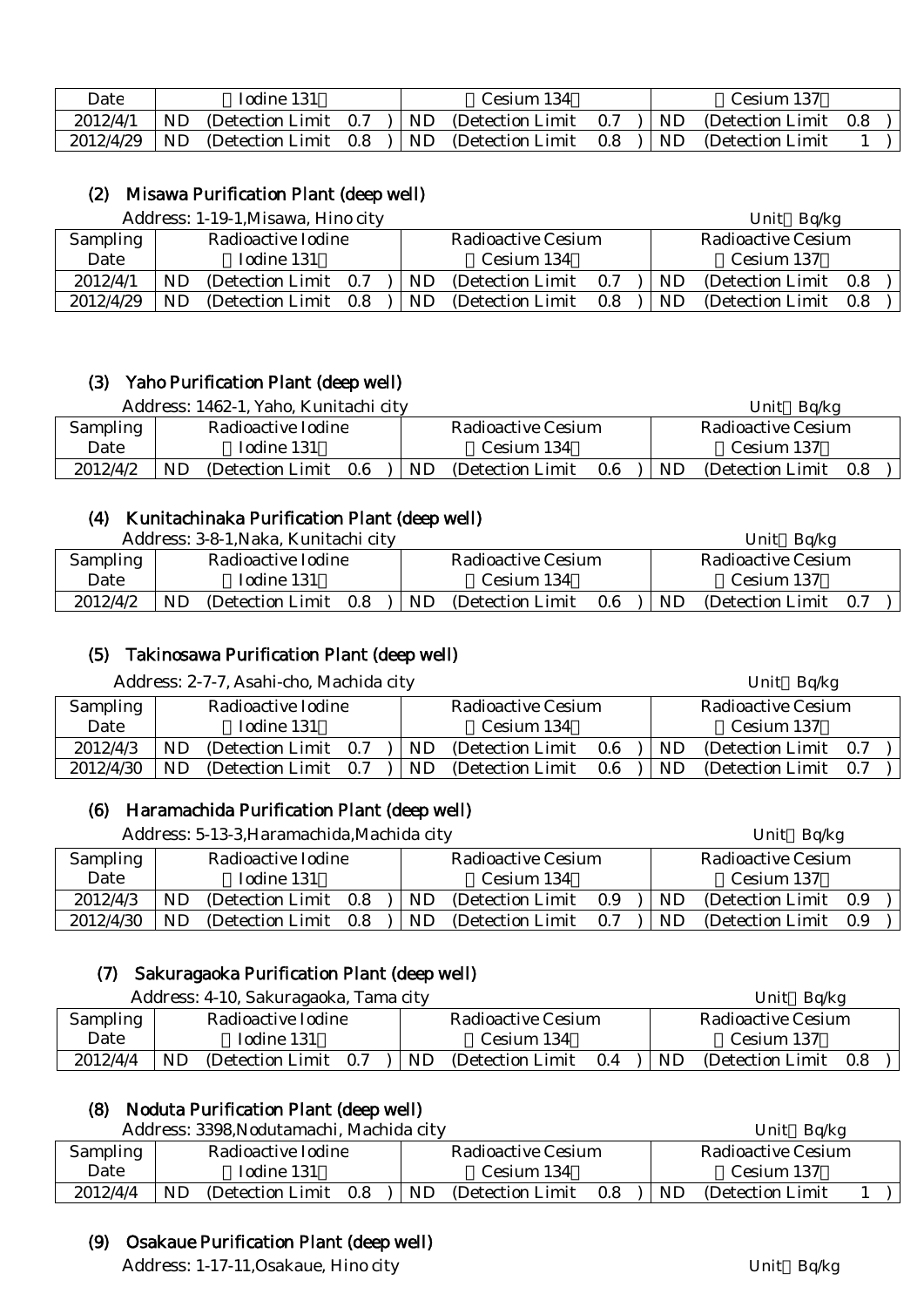| Sampling |    | Radioactive Iodine |     |    | Radioactive Cesium |     |     | Radioactive Cesium |  |
|----------|----|--------------------|-----|----|--------------------|-----|-----|--------------------|--|
| Date     |    | Iodine 131         |     |    | - Cesium 134       |     |     | - Cesium 137       |  |
| 2012/4/5 | ND | (Detection Limit)  | 0.7 | ND | (Detection Limit)  | 0.5 | ND. | (Detection Limit)  |  |

# (10) Minamidaira Purification Plant (deep well)

Address: 2-24-5 Minamidaira, Hino city Unit Balkg

|                 |                    | $A$ uul $\epsilon$ ss. $\epsilon$ - $\epsilon$ +- $\epsilon$ , willialihuali a, Tillio City |     | UIIIU<br>DU/Ng     |                   |     |                    |                   |     |  |
|-----------------|--------------------|---------------------------------------------------------------------------------------------|-----|--------------------|-------------------|-----|--------------------|-------------------|-----|--|
| <b>Sampling</b> | Radioactive Iodine |                                                                                             |     | Radioactive Cesium |                   |     | Radioactive Cesium |                   |     |  |
| Date            |                    | Iodine 131                                                                                  |     |                    | Cesium 134        |     |                    | Cesium 137        |     |  |
| 2012/4/5        | ND                 | (Detection Limit)                                                                           | 0.7 | ND.                | (Detection Limit) | 0.7 | ND                 | (Detection Limit) | 0.9 |  |

# (11) Takiyama Purification Plant (deep well)

|                                                   | Address: 6-1-1, Takiyama, Higashikurume city    | Unit $Bq/kg$                |                           |  |  |  |  |  |
|---------------------------------------------------|-------------------------------------------------|-----------------------------|---------------------------|--|--|--|--|--|
| <b>Sampling</b>                                   | Radioactive Iodine                              | <b>Radioactive Cesium</b>   | <b>Radioactive Cesium</b> |  |  |  |  |  |
| Date                                              | Iodine 131                                      | Cesium 134                  | Cesium 137                |  |  |  |  |  |
| 2012/4/8                                          | ND<br>(Detection Limit 0.7)                     | (Detection Limit 0.8)<br>ND |                           |  |  |  |  |  |
| Minamisawa Purification Plant (deep well)<br>(12) |                                                 |                             |                           |  |  |  |  |  |
|                                                   | Address: 3-9-21, Minamisawa, Higashikurume city | Unit Bq/kg                  |                           |  |  |  |  |  |

| Sampling |    | Radioactive Iodine    |     | Radioactive Cesium |     |     | Radioactive Cesium |     |
|----------|----|-----------------------|-----|--------------------|-----|-----|--------------------|-----|
| Date     |    | Iodine 131            |     | Cesium 134         |     |     | Cesium 137         |     |
| 2012/4/8 | ND | (Detection Limit 0.8) | ND. | (Detection Limit)  | 0.7 | ND. | (Detection Limit)  | 0.8 |

# (13) Motohongo Purification Plant (deep well)

| Address: 4-19-1, Motohongo, Hachioji city |    |                       |  |  |     |                           |     | Unit $Bq/kg$ |                           |     |  |
|-------------------------------------------|----|-----------------------|--|--|-----|---------------------------|-----|--------------|---------------------------|-----|--|
| Sampling                                  |    | Radioactive Iodine    |  |  |     | <b>Radioactive Cesium</b> |     |              | <b>Radioactive Cesium</b> |     |  |
| Date                                      |    | Iodine 131            |  |  |     | Cesium 134                |     |              | Cesium 137                |     |  |
| 2012/4/9                                  | ND | (Detection Limit 0.5) |  |  | ND. | (Detection Limit)         | 0.6 | ND.          | (Detection Limit)         | 0.8 |  |

# (14) Akatsukicho Purification Plant (deep well)

|                 | Address: 1-7-12, Akatsukicho, Hachioji city |                                 | Bq/kg<br>Unit                |  |  |  |
|-----------------|---------------------------------------------|---------------------------------|------------------------------|--|--|--|
| <b>Sampling</b> | Radioactive Iodine                          | Radioactive Cesium              | <b>Radioactive Cesium</b>    |  |  |  |
| Date            | Iodine 131                                  | Cesium 134                      | Cesium 137                   |  |  |  |
| 2012/4/9        | ND<br>(Detection Limit)<br>0.8              | ND.<br>(Detection Limit)<br>0.6 | (Detection Limit 0.7)<br>ND. |  |  |  |

# (15) Fujimidaiichi Purification Plant (deep well)

| Address: 1-27-12, Fujimi-cho, Tachikawa city |     |                    |     | Unit $Bq/kg$ |                           |     |     |                           |  |
|----------------------------------------------|-----|--------------------|-----|--------------|---------------------------|-----|-----|---------------------------|--|
| Sampling                                     |     | Radioactive Iodine |     |              | <b>Radioactive Cesium</b> |     |     | <b>Radioactive Cesium</b> |  |
| Date                                         |     | Iodine 131         |     |              | Cesium 134                |     |     | Cesium 137                |  |
| 2012/4/10                                    | ND. | (Detection Limit)  | 0.7 | ND.          | (Detection Limit)         | 0.6 | ND. | (Detection Limit)         |  |

# (16) Fujimidaisan Purification Plant (deep well)

Address: 6-70. Fujimicho, Tachikawa city Unit Bq/kg

| <b>Sampling</b> |           | Radioactive Iodine |     |    | Radioactive Cesium |         |           | Radioactive Cesium |     |  |
|-----------------|-----------|--------------------|-----|----|--------------------|---------|-----------|--------------------|-----|--|
| Date            |           | Iodine 131         |     |    | Cesium 134         |         |           | Cesium 137         |     |  |
| 2012/4/10       | <b>ND</b> | (Detection Limit)  | 0.9 | ND | (Detection Limit)  | $0.6\,$ | <b>ND</b> | (Detection Limit)  | 0.8 |  |

# (17) Ogawa Purification Plant (deep well)

| Address: 1-847-2, Ogawa-cho, Kodaira city |     |                    |     |  |    |                    |     | Bg/kg<br>Unit |                           |     |  |
|-------------------------------------------|-----|--------------------|-----|--|----|--------------------|-----|---------------|---------------------------|-----|--|
| <b>Sampling</b>                           |     | Radioactive Iodine |     |  |    | Radioactive Cesium |     |               | <b>Radioactive Cesium</b> |     |  |
| Date                                      |     | Iodine 131         |     |  |    | Cesium 134         |     |               | Cesium 137                |     |  |
| 2012/4/11                                 | ND. | (Detection Limit)  | 0.7 |  | ND | (Detection Limit)  | 0.8 | ND.           | (Detection Limit)         | 0.8 |  |

# (18) Izumihoncho Purification Plant (deep well)

Address: 4-6-1,Izumihoncho, Komae city Unit Bq/kg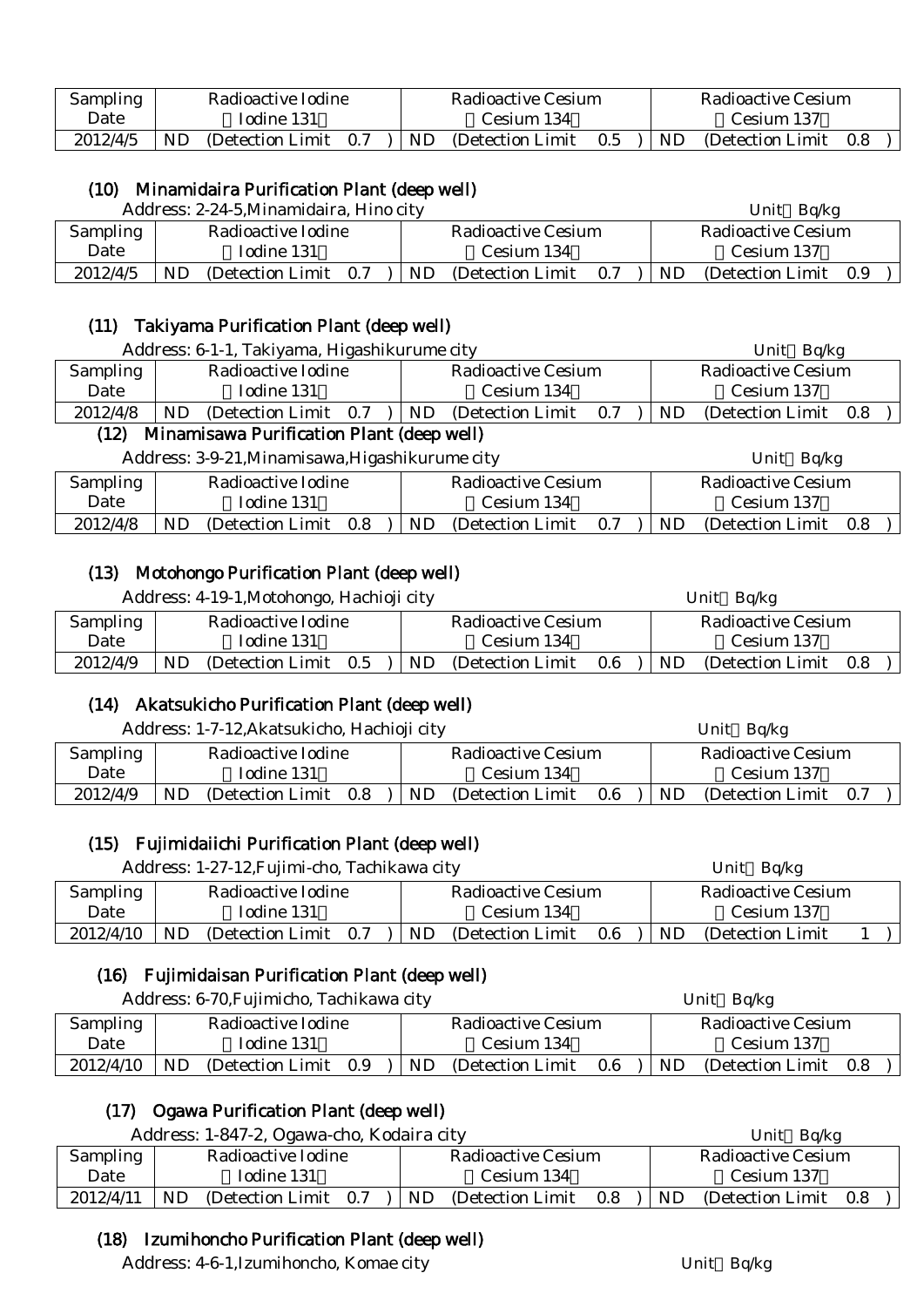| Sampling  |           | Radioactive Iodine    |  |    | Radioactive Cesium |     |     | Radioactive Cesium |     |  |
|-----------|-----------|-----------------------|--|----|--------------------|-----|-----|--------------------|-----|--|
| Date      |           | Iodine 131            |  |    | Cesium 134         |     |     | Cesium 137         |     |  |
| 2012/4/11 | <b>ND</b> | (Detection Limit 0.7) |  | ND | (Detection Limit)  | 0.8 | ND. | (Detection Limit)  | 0.6 |  |

# (19) Jyousuiminami Plant (deep well)

|           | Address: 3-12-36, Jyousuiminami-cho, Kodaira city |                                 | Bq/kg<br>Unit               |  |  |  |
|-----------|---------------------------------------------------|---------------------------------|-----------------------------|--|--|--|
| Sampling  | Radioactive Iodine                                | Radioactive Cesium              | Radioactive Cesium          |  |  |  |
| Date      | Iodine 131                                        | Cesium 134                      | Cesium 137                  |  |  |  |
| 2012/4/12 | ND<br>(Detection Limit)<br>0.8                    | ND.<br>(Detection Limit)<br>0.7 | ND<br>(Detection Limit 0.9) |  |  |  |

# (20) Fuchumusashidai Purification Plant (deep well)

|           | Address: 2-7, Musashidai, Fuchu city |                                 | Unit Bq/kg                   |
|-----------|--------------------------------------|---------------------------------|------------------------------|
| Sampling  | Radioactive Iodine                   | Radioactive Cesium              | Radioactive Cesium           |
| Date      | Iodine 131                           | Cesium 134                      | Cesium 137                   |
| 2012/4/12 | ND<br>(Detection Limit)<br>0.8       | ND.<br>(Detection Limit)<br>0.8 | (Detection Limit 0.9)<br>ND. |

#### (21) Tachikawasunagawa Purification Plant (deep well)

| Sampling<br>Radioactive Iodine<br>Radioactive Cesium<br>Radioactive Cesium                                               |  |
|--------------------------------------------------------------------------------------------------------------------------|--|
|                                                                                                                          |  |
| Date<br>Iodine 131<br>Cesium 137<br>Cesium 134                                                                           |  |
| 2012/4/15<br>ND<br>(Detection Limit)<br><b>ND</b><br>(Detection Limit 0.9)<br>ND.<br>0.8<br>$0.8\,$<br>(Detection Limit) |  |

#### (22) Tachikawasakaecho Purification Plant (deep well)

| Address: 5-38-5, Sakae-cho, Tachikawa city |           |                    |     |  |    |                           |     | Unit $Bq/kg$ |                       |  |  |
|--------------------------------------------|-----------|--------------------|-----|--|----|---------------------------|-----|--------------|-----------------------|--|--|
| Sampling                                   |           | Radioactive Iodine |     |  |    | <b>Radioactive Cesium</b> |     |              | Radioactive Cesium    |  |  |
| Date                                       |           | Iodine 131         |     |  |    | Cesium 134                |     |              | Cesium 137            |  |  |
| 2012/4/15                                  | <b>ND</b> | (Detection Limit)  | 0.9 |  | ND | (Detection Limit)         | 0.7 | ND.          | (Detection Limit 0.9) |  |  |

# (23) Kamirenjyaku Purification Plant (deep well)

|           | Address: 9-41-4, Kamirenjyaku, Mitaka city |                                 | Unit $Bq/kg$                 |
|-----------|--------------------------------------------|---------------------------------|------------------------------|
| Sampling  | Radioactive Iodine                         | <b>Radioactive Cesium</b>       | <b>Radioactive Cesium</b>    |
| Date      | Iodine 131                                 | Cesium 134                      | Cesium 137                   |
| 2012/4/16 | <b>ND</b><br>(Detection Limit)<br>0.8      | ND.<br>0.8<br>(Detection Limit) | (Detection Limit 0.8)<br>ND. |

# (24) Mitakashinkawa Purification Plant (deep well)

| Address: 2-1-15, Shinkawa, Mikata city |    |                       |  |  |     |                    |     |           | Unit Bq/kg            |  |
|----------------------------------------|----|-----------------------|--|--|-----|--------------------|-----|-----------|-----------------------|--|
| Sampling                               |    | Radioactive Iodine    |  |  |     | Radioactive Cesium |     |           | Radioactive Cesium    |  |
| Date                                   |    | Iodine 131            |  |  |     | Cesium 134         |     |           | Cesium 137            |  |
| 2012/4/16                              | ND | (Detection Limit 0.8) |  |  | ND. | (Detection Limit)  | 0.8 | <b>ND</b> | (Detection Limit 0.9) |  |

# (25) Saiwaimachi Purification Plant (deep well)

| Address: 2-24, Saiwai-cho, Fuchu city |     |                    |     |  |     |                           |     |     | Unit Bq/kg                |  |  |
|---------------------------------------|-----|--------------------|-----|--|-----|---------------------------|-----|-----|---------------------------|--|--|
| Sampling                              |     | Radioactive Iodine |     |  |     | <b>Radioactive Cesium</b> |     |     | <b>Radioactive Cesium</b> |  |  |
| Date                                  |     | Iodine 131         |     |  |     | Cesium 134                |     |     | Cesium 137                |  |  |
| 2012/4/17                             | ND. | (Detection Limit)  | 0.8 |  | ND. | (Detection Limit)         | 0.9 | ND. | (Detection Limit)         |  |  |

# (26) Fuchuminamicho Purification Plant (deep well)

|                 | Address: 1-50, Minami-cho, Fuchu city |                    |     |  |           |                    |     |     | Bq/kg<br>Unit      |     |
|-----------------|---------------------------------------|--------------------|-----|--|-----------|--------------------|-----|-----|--------------------|-----|
| <b>Sampling</b> |                                       | Radioactive Iodine |     |  |           | Radioactive Cesium |     |     | Radioactive Cesium |     |
| Date            |                                       | Iodine 131         |     |  |           | Cesium 134         |     |     | Cesium 137         |     |
| 2012/4/17       | ND.                                   | (Detection Limit)  | 0.9 |  | <b>ND</b> | (Detection Limit)  | 0.7 | ND. | (Detection Limit)  | 0.9 |

# (27) Hussamusashinodai Purification Plant (deep well)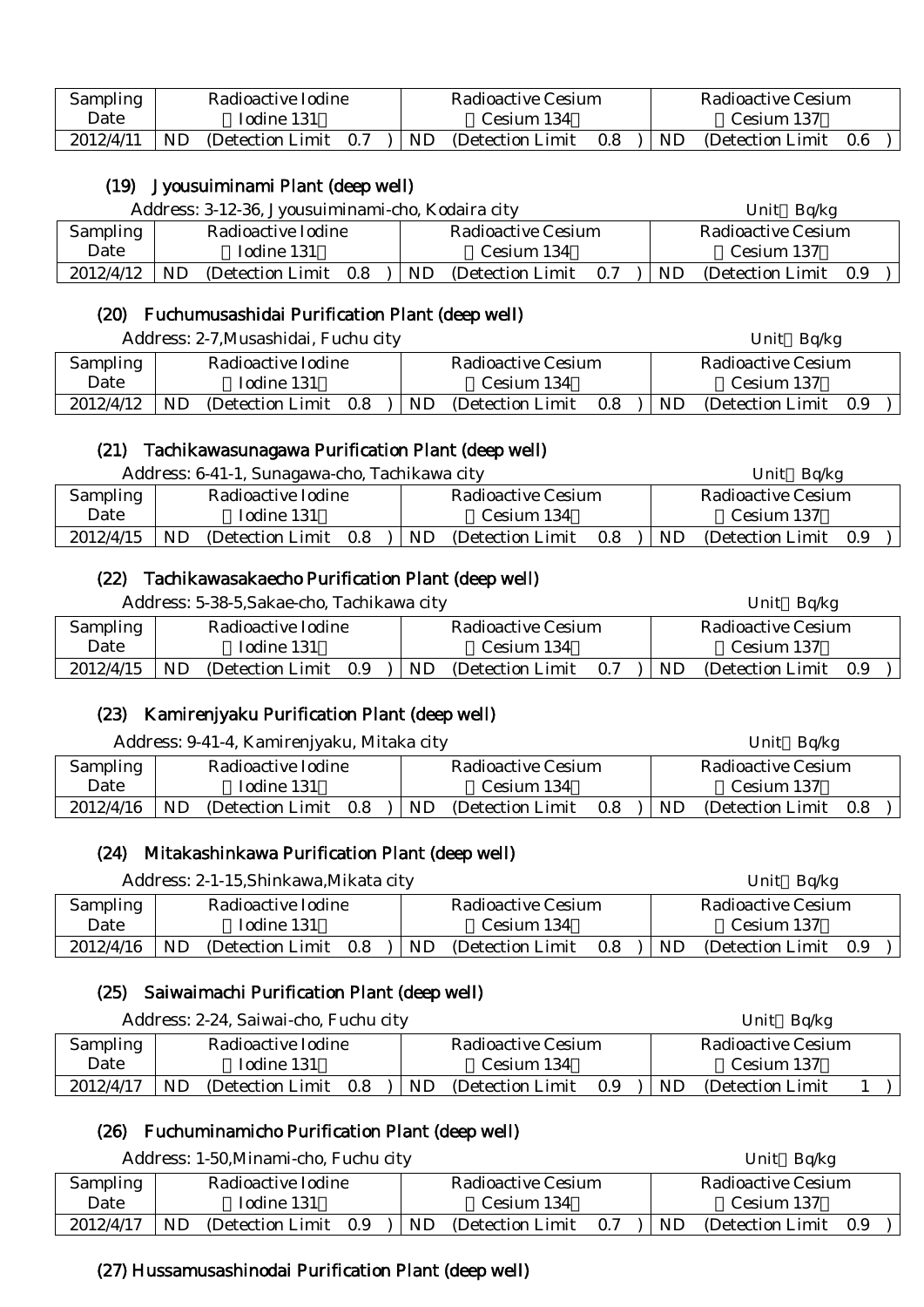|  |  |  |  | Address: 2- 32, Musashinodai, Hussa city |  |
|--|--|--|--|------------------------------------------|--|
|--|--|--|--|------------------------------------------|--|

| <b>Sampling</b> |    | Radioactive Iodine    |    | Radioactive Cesium |     |    | Radioactive Cesium |     |  |
|-----------------|----|-----------------------|----|--------------------|-----|----|--------------------|-----|--|
| Date            |    | Todine 131            |    | Cesium 134         |     |    | Cesium 137         |     |  |
| 2012/4/18       | ND | (Detection Limit 0.7) | ND | (Detection Limit)  | 0.7 | ND | (Detection Limit)  | 0.8 |  |

Unit Bq/kg

# (28) Jindaiji Purification Plant (deep well)

|                 | Address: 5-56 Jindaijiminami-cho, Chofu city | Unit $Bq/kg$                    |                              |  |  |  |
|-----------------|----------------------------------------------|---------------------------------|------------------------------|--|--|--|
| <b>Sampling</b> | Radioactive Iodine                           | <b>Radioactive Cesium</b>       | <b>Radioactive Cesium</b>    |  |  |  |
| Date            | Iodine 131                                   | Cesium 134                      | Cesium 137                   |  |  |  |
| 2012/4/18       | <b>ND</b><br>(Detection Limit 0.8)           | ND.<br>(Detection Limit)<br>0.6 | ND.<br>(Detection Limit 0.9) |  |  |  |

# (29) Kamikitadai Purification Plant (deep well)

|           |     | Address: 1-801-1, Kamikitadai, Higashiyamato city |     |     |                    |     |     | Unit $Bq/kg$              |  |
|-----------|-----|---------------------------------------------------|-----|-----|--------------------|-----|-----|---------------------------|--|
| Sampling  |     | Radioactive Iodine                                |     |     | Radioactive Cesium |     |     | <b>Radioactive Cesium</b> |  |
| Date      |     | Iodine 131                                        |     |     | Cesium 134         |     |     | Cesium 137                |  |
| 2012/4/19 | ND. | (Detection Limit)                                 | 0.8 | ND. | (Detection Limit)  | 0.7 | ND. | (Detection Limit 0.8)     |  |

# (30) Nakato Water Supplying Station (deep well)

|           | Address: 2-1-3, Nakato, Musasimurayama city |                                 | Unit Bq/kg                      |
|-----------|---------------------------------------------|---------------------------------|---------------------------------|
| Sampling  | Radioactive Iodine                          | Radioactive Cesium              | Radioactive Cesium              |
| Date      | Todine 131                                  | Cesium 134                      | Cesium 137                      |
| 2012/4/19 | ND<br>(Detection Limit)<br>0.8              | ND.<br>0.9<br>(Detection Limit) | ND.<br>(Detection Limit)<br>0.9 |

# (31) Wakamatsu Purification Plant (deep well)

Address: 4-10. Wakamatsucho, Fuchu cit Unit Bq/kg

|           |     |                       |    |                    |     |     | $\sim$ $\sim$ $\sim$ |     |  |
|-----------|-----|-----------------------|----|--------------------|-----|-----|----------------------|-----|--|
| Sampling  |     | Radioactive Iodine    |    | Radioactive Cesium |     |     | Radioactive Cesium   |     |  |
| Date      |     | Iodine 131            |    | Cesium 134         |     |     | Cesium 137           |     |  |
| 2012/4/22 | ND. | (Detection Limit 0.8) | ND | (Detection Limit)  | 0.8 | ND. | (Detection Limit)    | 0.9 |  |

# (32) Kajino Purification Plant (deep well)

|           | Address: 5-10-33, kajinocho, Koganei city |                    |     |  |     |                           |     | Unit $Bq/kg$ |                           |  |  |  |
|-----------|-------------------------------------------|--------------------|-----|--|-----|---------------------------|-----|--------------|---------------------------|--|--|--|
| Sampling  |                                           | Radioactive Iodine |     |  |     | <b>Radioactive Cesium</b> |     |              | <b>Radioactive Cesium</b> |  |  |  |
| Date      |                                           | Iodine 131         |     |  |     | Cesium 134                |     |              | Cesium 137                |  |  |  |
| 2012/4/22 | ND                                        | (Detection Limit)  | 0.8 |  | ND. | (Detection Limit)         | 0.7 | ND           | (Detection Limit 0.8)     |  |  |  |

# (33) Shibasaki Purification Plant (deep well)

|                                | Address: 1-1-41, Shibasakicho, Tachikawa city |                   |         |  |                    |                   |     |                    | Unit Bq/kg        |     |  |
|--------------------------------|-----------------------------------------------|-------------------|---------|--|--------------------|-------------------|-----|--------------------|-------------------|-----|--|
| Sampling<br>Radioactive Iodine |                                               |                   |         |  | Radioactive Cesium |                   |     | Radioactive Cesium |                   |     |  |
| Date                           |                                               | Iodine 131        |         |  |                    | Cesium 134        |     |                    | Cesium 137        |     |  |
| 2012/4/23                      | ND                                            | (Detection Limit) | $0.8\,$ |  | ND                 | (Detection Limit) | 0.5 | ND.                | (Detection Limit) | 0.8 |  |

# (34) Nishitokyosakaecho Purification Plant (deep well)

| Address: 2-7-6, Sakae-cho, Nishitokyo city |                    |                   |     |     |                    |     | Unit $Bq/kg$       |                       |  |  |
|--------------------------------------------|--------------------|-------------------|-----|-----|--------------------|-----|--------------------|-----------------------|--|--|
| Sampling                                   | Radioactive Iodine |                   |     |     | Radioactive Cesium |     | Radioactive Cesium |                       |  |  |
| Date                                       |                    | Iodine 131        |     |     | Cesium 134         |     |                    | Cesium 137            |  |  |
| 2012/4/23                                  | ND                 | (Detection Limit) | 0.7 | ND. | (Detection Limit)  | 0.5 | <b>ND</b>          | (Detection Limit 0.6) |  |  |

# (35) Shibakubo Purification Plant (deep well)

| Address: | 5-9-1, Shibakubo, Nishitokyo city | Bq/kg<br>Unit      |                    |  |  |
|----------|-----------------------------------|--------------------|--------------------|--|--|
| Sampling | Radioactive Iodine                | Radioactive Cesium | Radioactive Cesium |  |  |